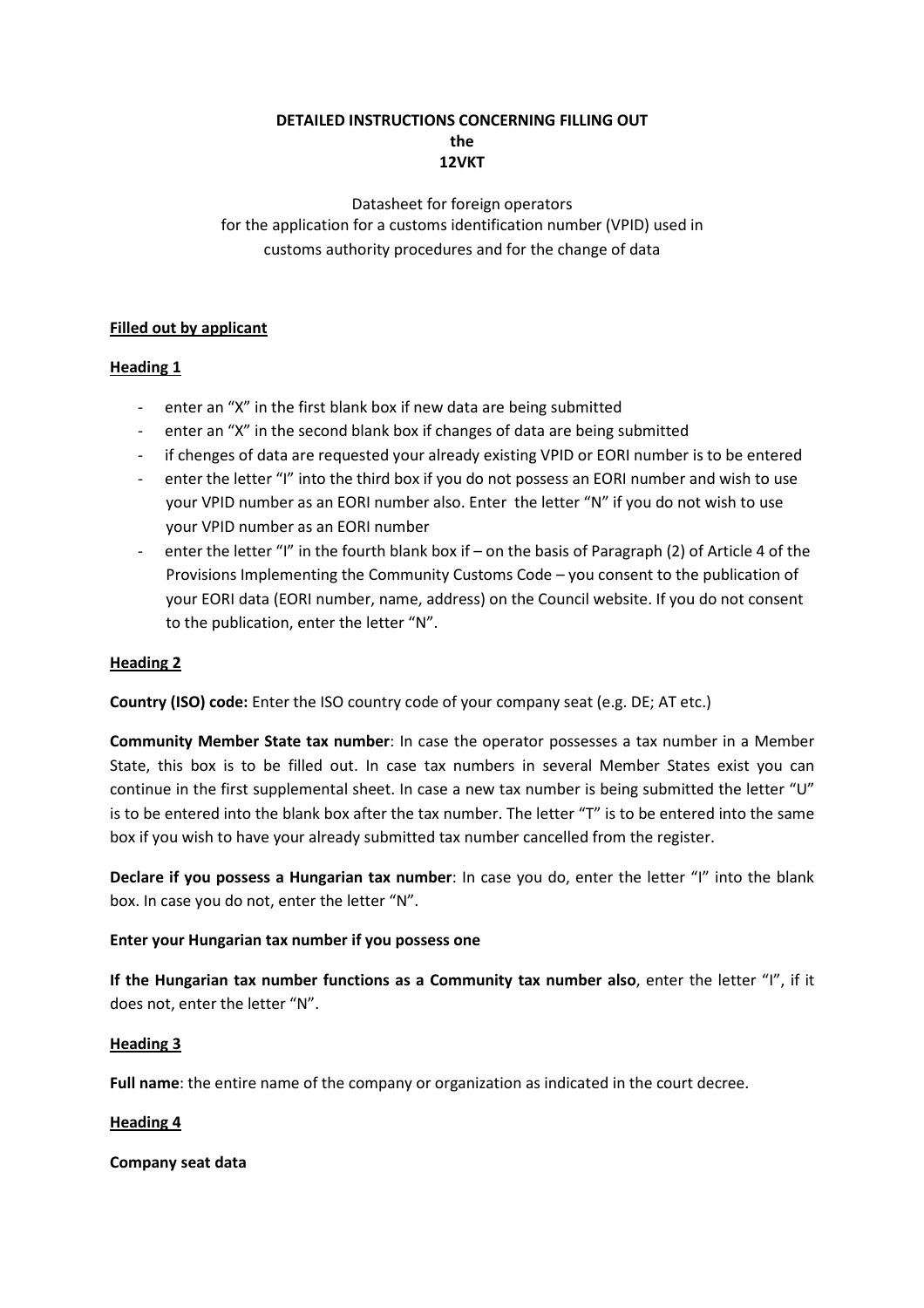Country (ISO) code: Enter the ISO country code of your company seat (e.g. DE; AT etc.)

ZIP code: your (postal) ZIP code

Name of city: name of the city or settlement

Name of public domain: please enter the full name of public domain (e.g. Kossuth, Fő etc.)

Public domain: type of public domain (e.g. street, avenue, road, square)

Street number/lot number

Floor, Door, Post Office Box, E-mail

## **Heading 5**

Bank account data: When giving bank account data you are always required to make a declaration about the type of the account which may be an account in Hungarian Forints or a foreign currency (bank account contracts do contain the type of currency) by placing an "X" in the required box.

Country Code: Enter the ISO country code of the bank (e.g. HU, DE etc.)

Bank account number: Bank account number is a number of 24 characters. In case the bank account number consist of 16 characters, the last 8 characters are to be filled out with eight 0s (zeroes) so that the string adds up to 24 characters. In case of a foreign bank account number it is to be given in a format determined in that given country.

Date of opening account: Date of opening account in the given bank.

Date of closing account: In case a given bank account is terminated following the issue of a VPID number then the date of account closing is to be indicated on the datasheet with reference to bank account number.

Dated and place of submitting: The date and place of submission.

Signatures: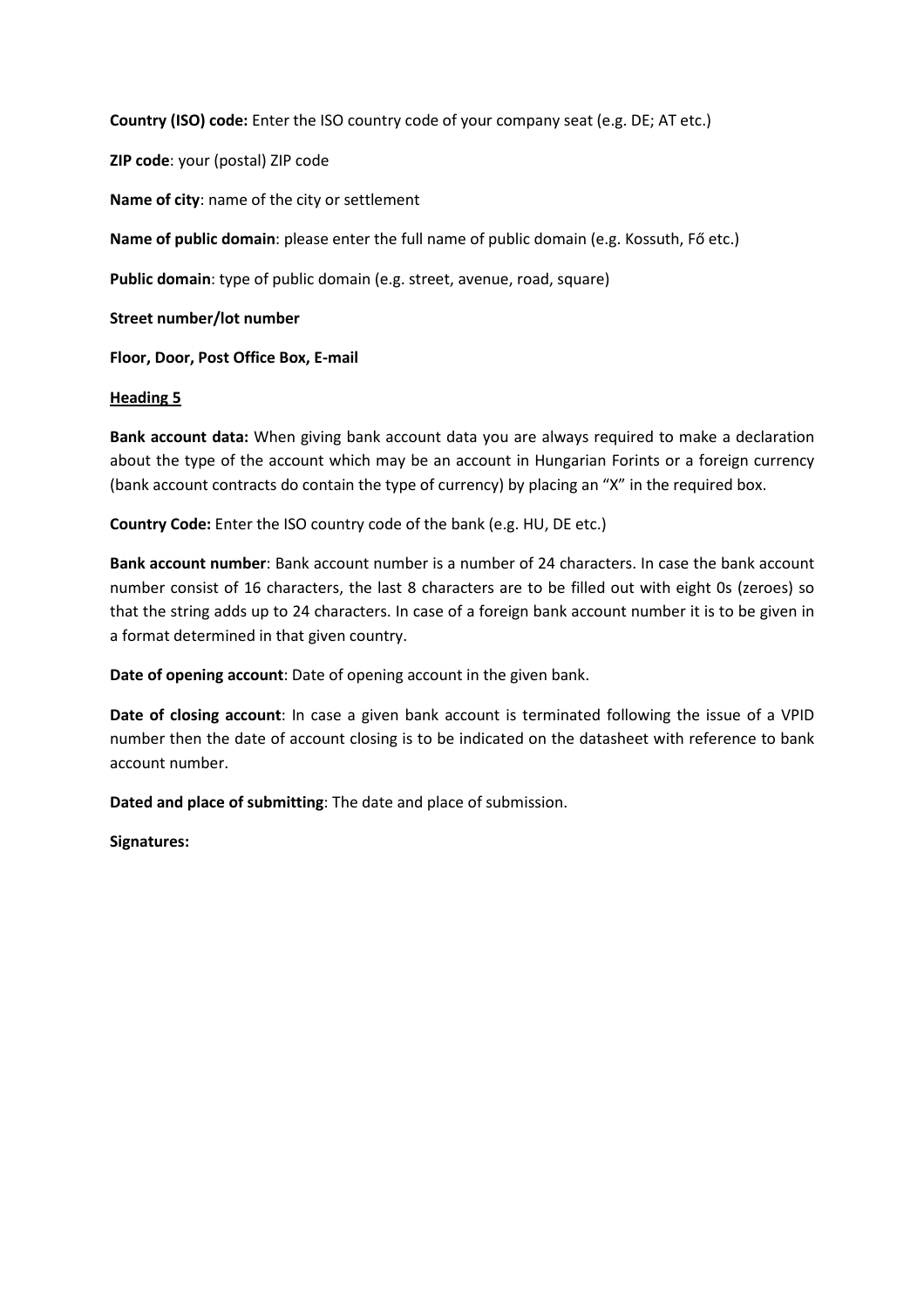# DETAILED INSTRUCTIONS CONCERNING FILLING OUT the 12VKM

Datasheet for foreign natural persons for the application for or the change of a customs identification number (VPID) used in customs authority procedures

# Filled out by applicant

# Heading 1

- enter an "X" in the first blank box if new data are being submitted
- enter an "X" in the second blank box if changes of data are being submitted
- if changes of data are requested your already existing VPID or EORI number is to be entered
- enter the letter "I" into the third box if you do not possess an EORI number and wish to use your VPID number as an EORI number also. Enter the letter "N" if you do not wish to use your VPID number as an EORI number
- enter the letter "I" in the fourth blank box if on the basis of Paragraph (2) of Article 4 of the Provisions Implementing the Community Customs Code – you consent to the publication of your EORI data (EORI number, name, address) on the Council website. If you do not consent to the publication, enter the letter "N".

# Heading 2

Country (ISO) code: Enter the ISO country code of your company seat (e.g. DE; AT etc.)

## Heading 3

The applicant must provide the types and number of documents submitted as a means of certification, their date of issue and expiry, as well as the authority of issue.

## **Heading 4**

Family name: the family name of the VPID applicant

First name: the first name of the VPID applicant

Name at birth: the family name of the applicant at birth

First name at birth: the first name of the VPID applicant at birth

Nationality (Nationalities): the nationality of the foreign private individual on the basis of the submitted documentation (e.g. personal identity card, passport). Nationality is also to be indicated by codes (e.g. DE). Duel or multiple citizenship is to be given in the following format, e.g. AT-DE.

Mother's name: the first and family name of the mother of the VPID number applicant.

Place of birth: the place of birth of the VPID applicant.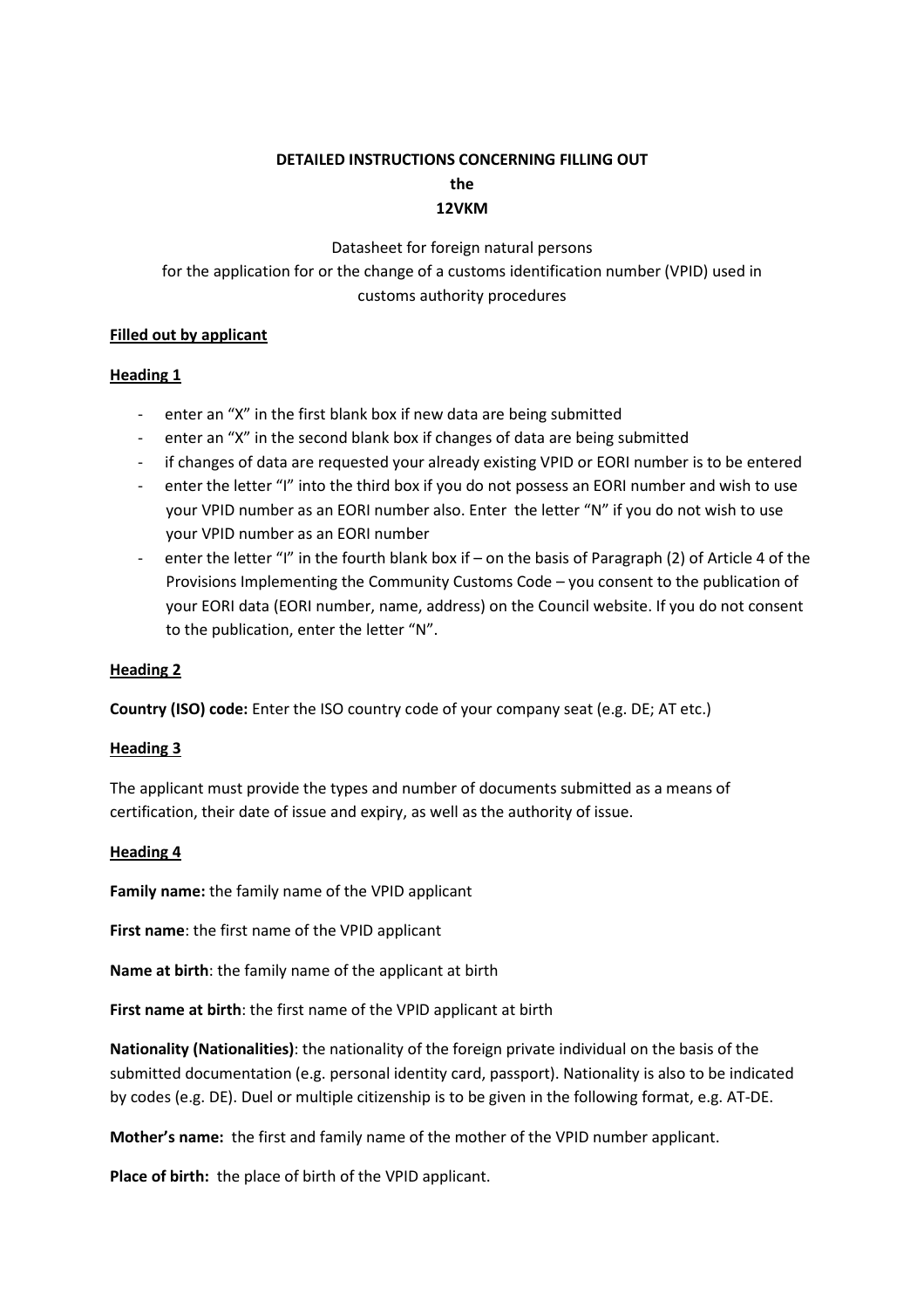Date of birth: year, month, day.

#### **Heading 5**

Address data Country (ISO) code: Enter the (ISO) country code of your residence (e.g. DE, AT etc.) ZIP code: ZIP (postal) code Name of city: name of the city or settlement Name of public domain: please enter the full name of public domain (e.g. Kossuth, Fő etc.) Public domain: type of public domain (e.g. street, avenue, road, square) Street number/lot number Floor, Door, Post Office Box, E-mail Date and place of submitting: Signatures: The date and place of submission.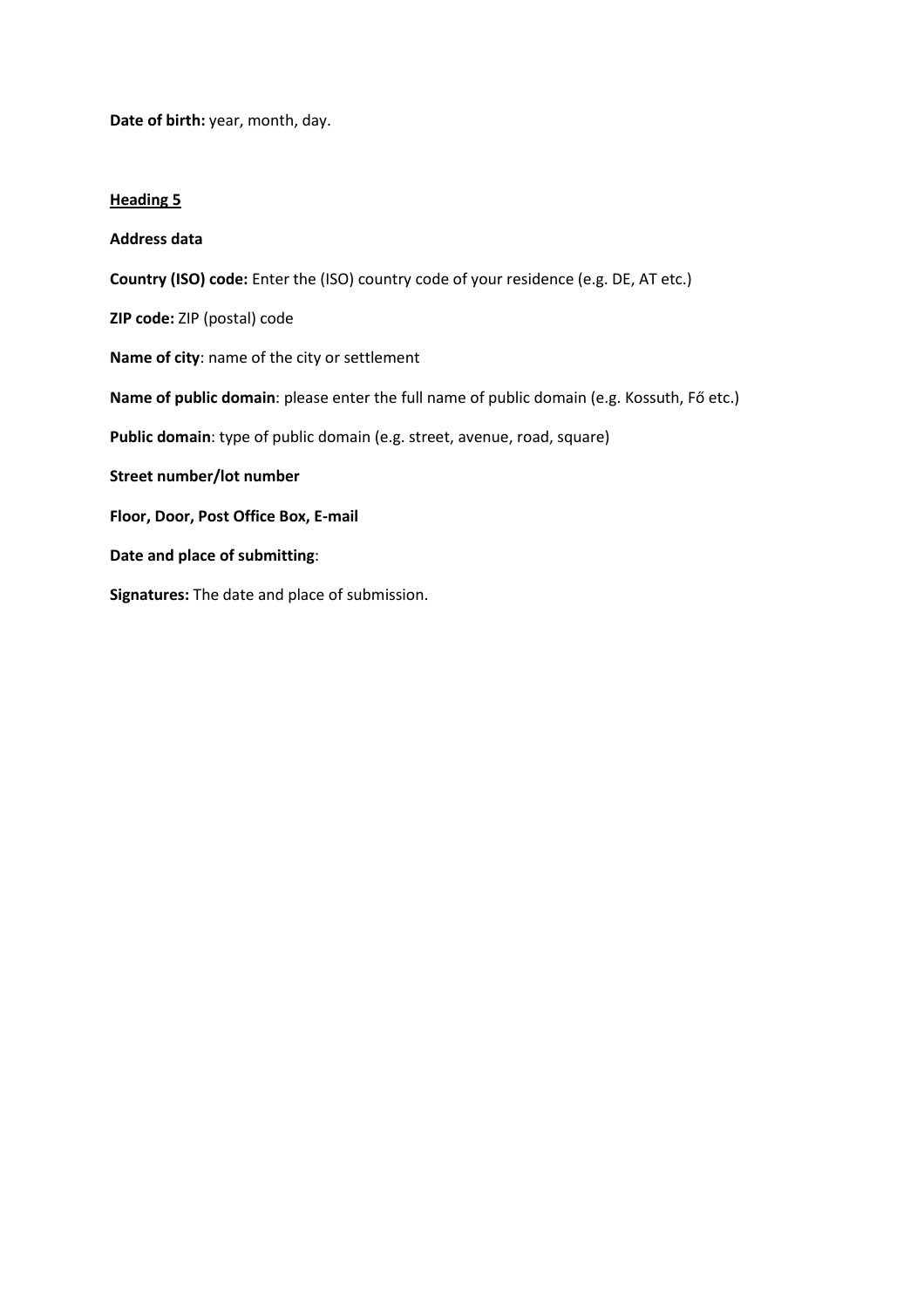# GUIDELINES FOR FILLING OUT

the application for the issue or changing of a customs identification number (VPID) and Community customs identification number (EORI number) used exclusively in the framework of customs authority procedures

# GENERAL INFORMATION

# Dear Client,

By way of the data sheets and fillout instructions uploaded to the website www.nav.gov.hu the National Tax and Customs Administration wishes to provide assistance to you when you apply for customs identification number (VPID) and Community customs identification number [EORI number as defined in Chapter 6 of Title I of Part I of Commission Regulation (EEC) No 2454/93 laying down provisions for the implementation of Council Regulation (EEC) No 2913/92 establishing the Community Customs Code (henceforward: PI of CCC)]. In order for easing the processing procedure, you are kindly requested to fill out the datasheet either with capital letters or in typewriting.

A general rule is that the application for a customs identification number (VPID) or EORI number is to be initiated by filling out

- the T34 datasheet for private individuals having a tax identification sign
- the T101 datasheet for private individuals having tax identification number
- the T101E datasheet for sole proprietors listed in the registry of sole proprietors and having tax identification numbers
- the T201 / T201T and C / T201TSZ datasheets for economic operators having tax numbers

and handing the document in at the local taxation authority competent in the area where the applicant's residence/company seat is located.

In case our client has not used the option of pre-registration in accordance with the above, they may apply exclusively for a customs identification number (VPID) or EORI number by filling out

- the 12VBM datasheet if the applicant is a private individual having a tax identification sign.
- the 12VBM datasheet if the applicant is a private individual having a tax identification number
- the 12VBT datasheet if the applicant is a sole proprietor listed in the registry of sole proprietors and having tax identification numbers
- the 12VBT datasheet if the applicant is an economic operator having a tax number

issued by the Hungarian state taxation authority.

The datasheet is to be handed in simultaneously with the customs clearance application at the customs and finance guard directorate (including service points and border branch offices) conducing the clearance.

If you wish to use the generated VPID number also as an EORI number both declarations on the datasheet are to be signed.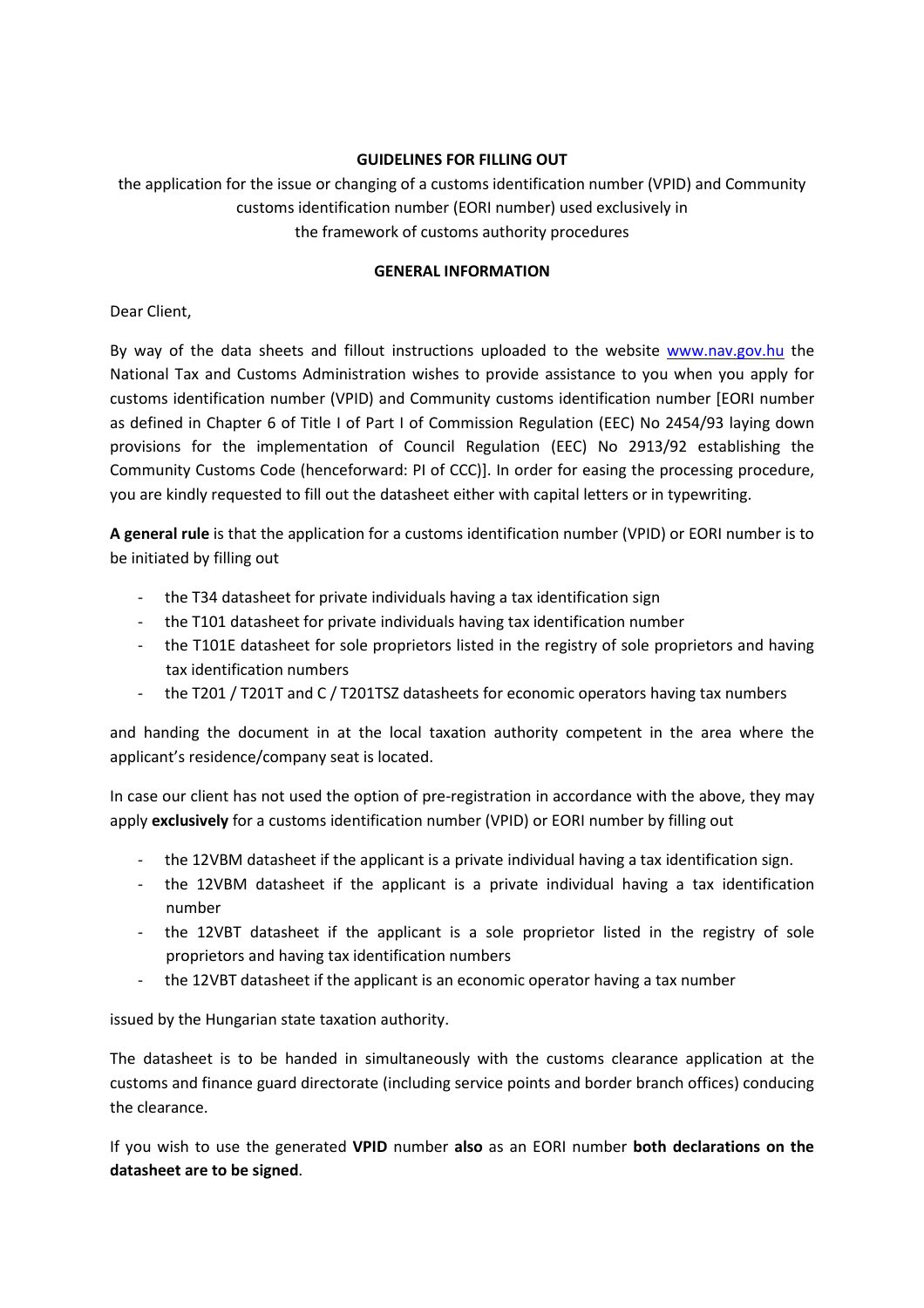Changes in the data of the filled datasheet attached to the fill out guidelines may only be reported by clients having no tax identification sign or tax identification number.

# When reporting a change in data please always refer to your VPID/EORI number.

## Hungarian private individual:

/Natural person of Hungarian nationality (private individual) or such person who has dual citizenship one of which is Hungarian/

### Application can be done by submitting a 12VBM datasheet.

#### The following attachments are necessary for the application:

Any of the following documents proving identity:

- personal identity card with the "address card" certifying home address or the old-type personal identification pass.
- Hungarian passport.
- Driving license issued after 1 January 2001.

and a tax ID card.

#### Foreign private individual:

/person based outside the Community or person based in the Community but having no Hungarian citizenship/

## Application can be done by submitting a 12VKM datasheet.

#### The following attachments are necessary for the application:

Any of the following documents proving identity:

- Passport.
- ID card.

#### Hungarian operators or sole proprietors:

## Application can be done by submitting a 12VBT datasheet.

#### Foreign operators:

Application can be done by submitting a 12VKT datasheet.